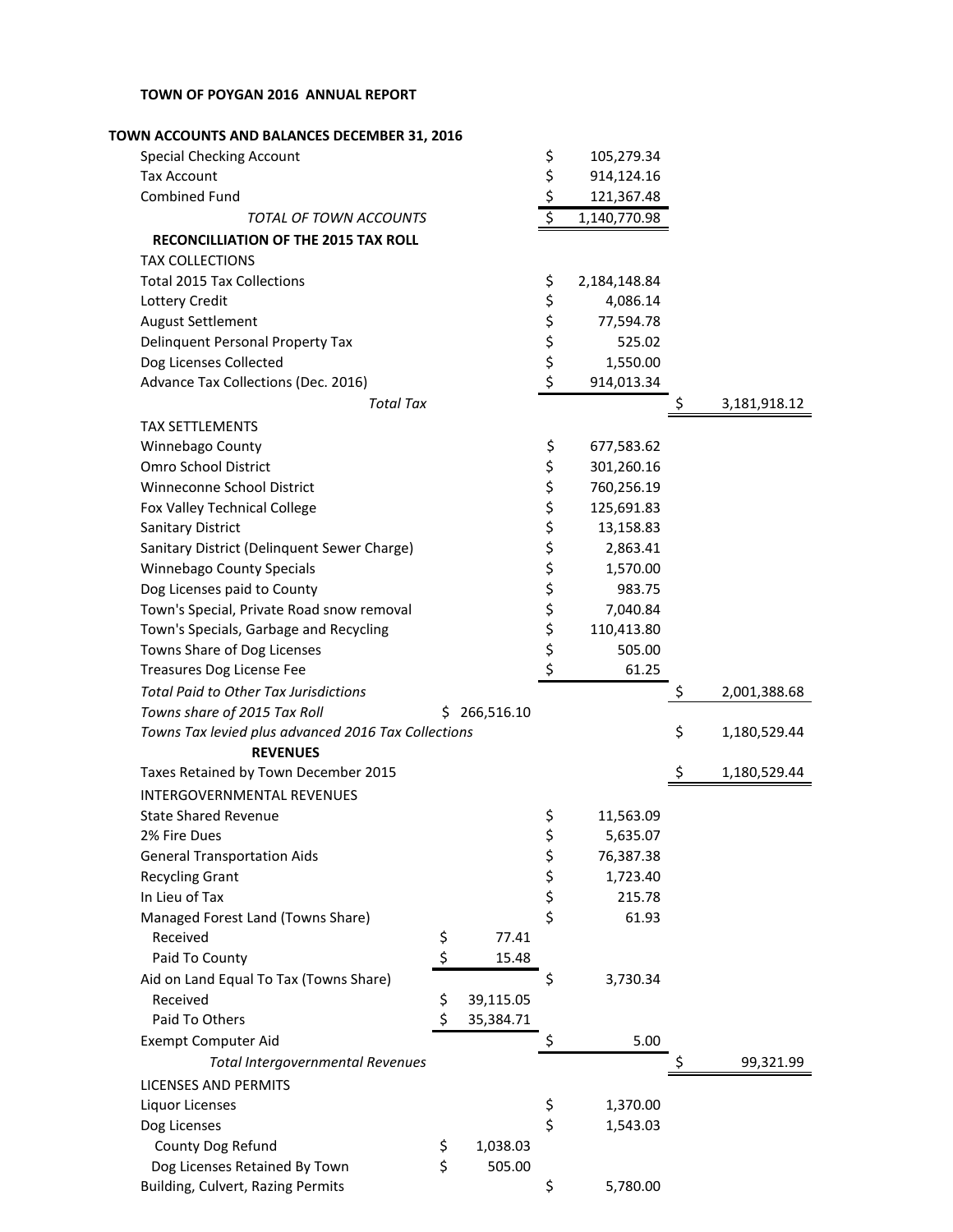| <b>Land Use Permits</b>                          | \$<br>400.00        |             |              |
|--------------------------------------------------|---------------------|-------------|--------------|
| <b>Zoning Permits</b>                            | \$<br>1,000.00      |             |              |
| <b>Total Licenses and Permits</b>                |                     |             | 10,093.03    |
| PUBLIC CHARGES FOR SERVICES                      |                     |             |              |
| Inquiries And Copy Fees                          | \$<br>600.00        |             |              |
| Kelly Lane Light                                 | \$<br>126.54        |             |              |
| <b>Total Public Charges For Services</b>         |                     |             | 726.54       |
| <b>OTHER REVENUE</b>                             |                     |             |              |
| Fines & Penalties                                | \$<br>720.35        |             |              |
| Interest on Accounts                             | \$<br>861.79        |             |              |
| Interest on Delinquent Personal Property         | \$<br>51.15         |             |              |
| Over Payments, Tax and Misc Charges              | \$<br>$5,151.48$ \$ |             | 5,151.00     |
| <b>Publishing Fee and Services</b>               | \$<br>80.00         |             |              |
| Special Assessments, Garbage & Recycling Pick up | \$<br>110,485.25    |             |              |
| Special Assessments, Snow removal private roads  | \$<br>7,040.84      |             |              |
| Hall Rent and Land Rent                          | \$<br>100.00        |             |              |
| Donation to Town                                 | \$<br>50.00         |             |              |
| <b>Total Miscellaneous Revenues</b>              |                     |             | 124,490.86   |
| <b>TOTAL RECEIVED FOR YEAR</b>                   |                     | \$          | 1,415,161.86 |
| <b>Ending Balance 2015</b>                       | \$<br>1,135,950.49  |             |              |
| Less Advance 2015 Taxes                          | \$<br>(911, 195.10) |             |              |
| <b>Balance Forwarded</b>                         |                     | Ş           | 224,755.39   |
| Sub Total for 2016                               |                     | \$          | 1,639,917.25 |
| <b>Total Paid Out</b>                            |                     | $rac{5}{5}$ | 499,146.27   |
| Balance on Hand December 31, 2017                |                     |             | 1,140,770.98 |
|                                                  |                     |             |              |

## **TOWN ORDERS**  GENERAL GOVERNMENT

| GENERAL GOVERNMENT                 |          |           |                 |
|------------------------------------|----------|-----------|-----------------|
| Legislative (Board)                |          |           | \$<br>25,066.18 |
| Martin Johnson, Wage               | \$       | 8,400.67  |                 |
| John Meyerhofer, Wage              | \$       | 6,300.50  |                 |
| Ron Flegner, Wage                  | \$       | 6,300.50  |                 |
| Legislative Expense                | \$       | 1,927.11  |                 |
| Payroll liabilities and Pebsco     | \$       | 2,137.40  |                 |
| <b>General Administration</b>      |          |           | \$<br>29,085.10 |
| Julia Reinert, Wage                | \$       | 12,601.34 |                 |
| Susan Schwartz, Wage               | \$       | 4,200.00  |                 |
| Administrative Expense             | \$       | 2,388.48  |                 |
| Office Equipment                   | \$       | 838.00    |                 |
| <b>Office Supplies and Expense</b> | \$       | 1,184.64  |                 |
| Payroll liabilities and Pebsco     | \$<br>\$ | 1,503.37  |                 |
| <b>Election Wages</b>              |          | 5,537.90  |                 |
| <b>Election Expense</b>            | \$       | 831.37    |                 |
| <b>Financial Administration</b>    |          |           | 28,481.97       |
| Trina Herbst-Gutche, Wage          | \$       | 8,400.67  |                 |
| Troy Zacharias, Wage               | \$       | 15,000.00 |                 |
| <b>Building Administrator</b>      | \$       | 1,240.00  |                 |
| Open Book & Board of Review        | \$       | 270.00    |                 |
| Office, Bank Ex. and Program Ex.   | \$       | 1,480.00  |                 |
| <b>Financial Expense</b>           | \$       | 1,283.52  |                 |
| Payroll liabilities and Pebsco     | \$       | 807.78    |                 |
| Town Hall                          |          |           | 4,686.66        |
| Phone & Utilities                  | \$       | 1,067.19  |                 |
|                                    |          |           |                 |